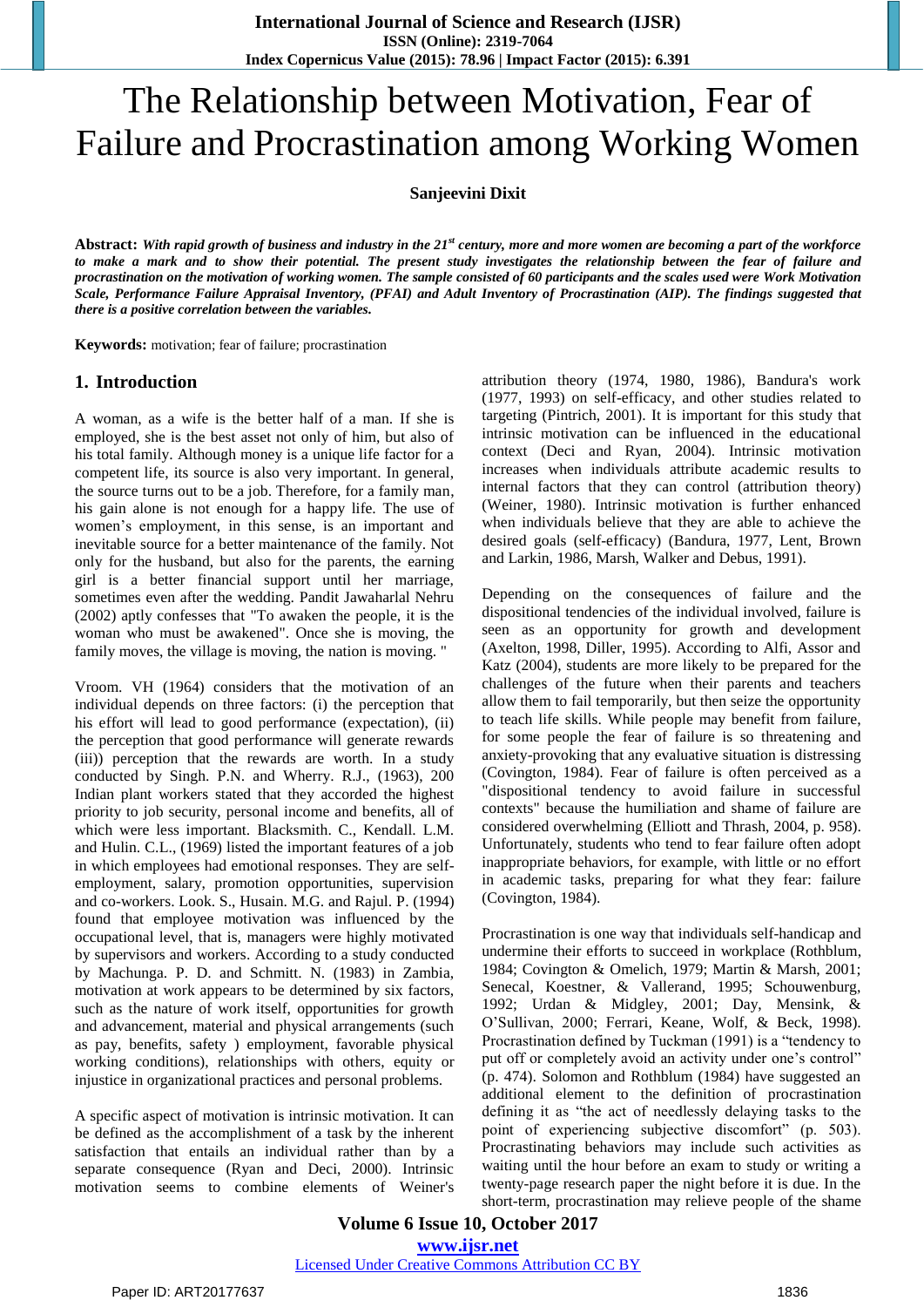and embarrassment of failure (Covington, 1992; Tice, 1991). Unfortunately, protecting oneself from short-term shame and embarrassment through procrastinating often leads to lower levels of motivation, performance and possible failure (Urdan & Midgley, 2001).

# **2. Need of the Study**

We need to take a closer look at the aspects which motivates women in the workplace as they may tend to procrastinate or have a fear that they would fail at what they do. We as psychologists must provide the necessary interventions and counseling wherever necessary to help them better perform at their respective workplace.

# **3. Objectives**

The present study aims at

- To assess the relationship between Motivation and Fear of Failure
- To assess the relationship between Motivation and Procrastination
- To assess the difference between married and unmarried women on Motivation

# **4. Hypotheses**

- There will be significant relationship between Motivation and Fear of Failure
- There will be significant relationship Motivation and Procrastination
- There will be significant difference between married and unmarried women on Motivation

# **5. Method**

#### **Sample**

Purposive random sampling method was employed for the data collection. The sample included 100 participants aged between 23 and 39 living in India. A total of 30 married women (50%) and 30 unmarried women (50%) participants took part in the study.

#### **Tools**

#### *Demographical variables*

Standardized questionnaires were used to collect data and the demographic information such as name, age, gender and place was collected.

*Work Motivation Scale*

It was given by Robert P. Brady in 2008 and consists of 32 statements related to work situations and environments. Respondents are asked to read each statement and then indicate how important the statement is to them and their work by recording their responses on the survey form. A Likert-type scale is used. Possible responses include the following:  $5=$  Very Important,  $4=$  Important,  $3=$ Somewhat Important, 2= Of Little Importance and 1 Not Important. Split-half reliability analysis using the Spearman Brown formula yielded a high reliability coefficient ( $r = .89$ ).

 *Performance Failure Appraisal Inventory, (PFAI)* Conroy's (2003) Performance Failure Appraisal Inventory, (PFAI) measures the strength of an individual's beliefs in five areas of failing. The 25-item uses Likert scale to evaluate the participants where they rated themselves on how often they believe each statement is true on statements such as "When I am failing, important others are disappointed" and "When I am failing, I worry about what others think about me." The range of scoring consisted of 0 (Do not believe at all), to 4 (Believe 100% of the time). According to Conroy et al., (2003), PFAI scores have exhibited factorial variance, internal consistency, external validity, and predictive validity across groups and across time.

#### *Adult Inventory of Procrastination (AIP)*

Adult Inventory of Procrastination (AIP) was given by McCown and Johnson (1989). The AIP scale measures the chronic tendency to postpone tasks in various situations (see Ferrari et al., 1995, for the complete list of items). The AIP is composed of 15 Likert-scale items such that respondents express an opinion on a 5-point scale  $(1 =$ strongly disagree;  $5 =$  strongly agree) to statements such as "I am not very good at meeting deadlines" and "I don't get things done on time." For seven items, scores are reversed so that high ratings indicate procrastination.

#### **Procedure**

Data was collected using standardized questionnaires from the respondents where participant was given three questionnaires. They were explained in an easier way to make them understand. The following instructions were provided- "Here are a set of questionnaires to measure the emotional regulation, self control and experiences in close relationships. Please rate yourself after reading the scale." Confidentiality of the study was emphasized.

#### *Ethical considerations*

The data were anonymized with careful protection on confidentiality. Approval was obtained from the guides at Amity University, Haryana prior to data analysis.

#### **Data analysis**

The analysis of data was done using Statistical Package for the Social Sciences version 16 (SPSS 16.0). A correlation analysis was constructed among all the variables in the study. The relationship between motivation and fear of failure as well as motivation and procrastination was tested using Pearson correlation analysis. The participant's Motivation score, Fear of Failure score and Procrastination score was entered. The amount of missing data for all the independent and dependent variables tested was less than 5% to ensure quality of data and generalizability of the research conclusions.

# **6. Result and Discussion**

Co relational analysis were carried out in order to find out the degree of relationship between all the variables viz. motivation and fear of failure. A separate analysis was carried out for motivation and procrastination.

**Volume 6 Issue 10, October 2017 <www.ijsr.net>** [Licensed Under Creative Commons Attribution CC BY](http://creativecommons.org/licenses/by/4.0/)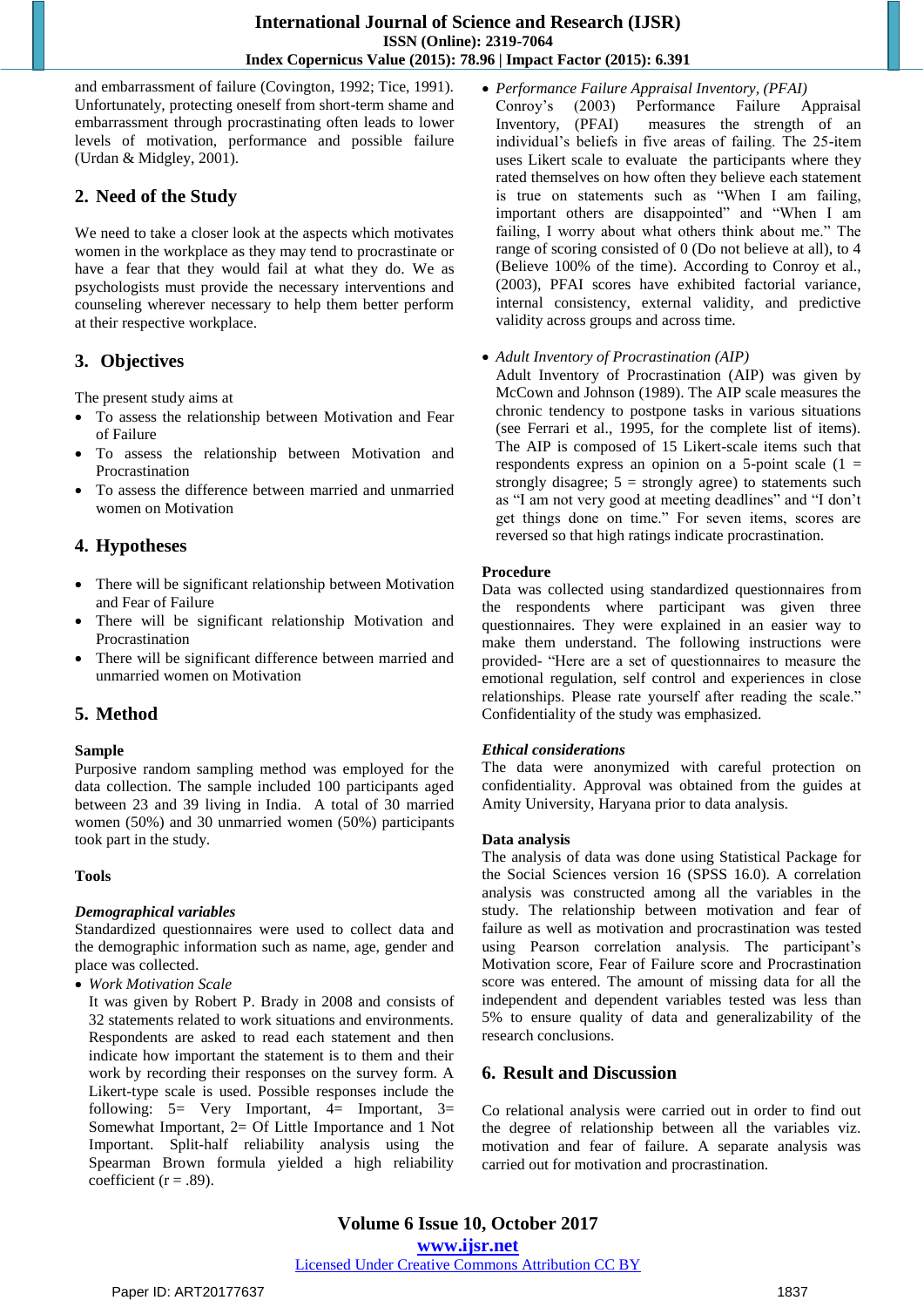| <b>Table 1:</b> Snowing the Descriptive Statistics |     |    |                  |        |           |  |  |  |  |
|----------------------------------------------------|-----|----|------------------|--------|-----------|--|--|--|--|
|                                                    |     |    | N MinimumMaximum | Mean   | Std.      |  |  |  |  |
|                                                    |     |    |                  |        | Deviation |  |  |  |  |
| Motivation                                         | 100 | 27 | 52               | 33.613 | 5.421     |  |  |  |  |
| Fear of Failure                                    | 100 | 12 | 45               | 21.643 | 3.365     |  |  |  |  |
| Procrastination                                    | 100 | 23 | 62               | 30.408 | 5.065     |  |  |  |  |
| Male Female                                        | 100 |    |                  | 2.496  | 0.8163    |  |  |  |  |
| Valid N (listwise)                                 | 100 |    |                  |        |           |  |  |  |  |

**Table 1:** Showing the Descriptive Statistics

**Table 2:** Shows Correlation between Motivation and Fear of Failure

| .          |                 |  |  |  |  |
|------------|-----------------|--|--|--|--|
|            | Fear of Failure |  |  |  |  |
| Motivation | $-.691**$       |  |  |  |  |
|            |                 |  |  |  |  |

\*\*. Correlation is significant at the 0.01 level (2-tailed).

From the above table it is clear that there is significant correlation at 0.01 level between Motivation and Fear of Failure. For Motivation and Fear of Failure, a value of -.691 significance was obtained.

**Table 3:** Shows Correlation Motivation and Procrastination

|                | Procrastination |  |  |
|----------------|-----------------|--|--|
| Motivation     | $-709**$        |  |  |
| $\cdot$ $\sim$ | 0.011           |  |  |

\*\*. Correlation is significant at the 0.01 level (2-tailed).

From the above table it is clear that there is significant correlation at 0.01 level between Motivation and Procrastination. For Motivation and Procrastination, a value of -.709 significance was obtained.

**Table 4:** Shows the T- Test among Male and Female

|            |                    |  |                | N   Mean   Std. Deviation |       |  |
|------------|--------------------|--|----------------|---------------------------|-------|--|
| Motivation | Married            |  | $30 \mid 50.2$ |                           | 0.042 |  |
|            | Unmarried 30 54.85 |  |                | 3.691                     |       |  |

Table 1 shows the mean, standard deviation and the maximum and minimum values of the results obtained from a total of 60 samples. Mean values of 33.613, 21.643 and 30.408 were obtained for motivation, fear of failure and procrastination respectively.

From Table 2 it is clear that there is significant correlation at 0.01 level between Motivation and Fear of Failure. For Motivation and Fear of Failure, a value of -.691 significance was obtained. The above result was obtained with the help of SPSS 16.0. According to the results obtained, it is seen that there is a positive correlation between Motivation and Fear of Failure. According to previous research, fear of failure has a host of negative consequences including amount of effort expended, task persistence, achievement, and motivation (Birney, Burdick, & Teevan, 1969; Heckhausen, 1975; Atkinson & Feather, 1966).

From Table 3 there is significant correlation at 0.01 level between motivation and fear of failure with a significance of -.709. According to the results obtained, it is seen that there is a negative correlation between the two variables. Study conducted by Urdan & Midgley (2001) shows that protecting oneself from short-term shame and embarrassment through procrastinating often leads to lower levels of motivation, performance and possible failure.

Table 4 shows T-test analysis which shows a significant difference on motivation among married and unmarried women. A standard deviation of 6.722 and 3.691 were obtained for married and unmarried women respectively. The t-values obtained when equal variances were assumed and not assumed was .042 which shows that there is a great difference in the results with respect to motivation among women who are married.

# **7. Limitations**

There are several other factors that has an effect on the motivation among women. External factors such as home or office environment, personality factors and characteristics should also be taken into consideration. Also, to generalize the findings, the study needs to be replicated on other populations as well.

# **8. Conclusion**

This research adds knowledge on the associations between motivation, fear of failure and procrastination. A significant correlation was found between motivation and fear of failure as well as between motivation and procrastination. Also, there was significant difference between married and unmarried women on motivation factor. From the study conducted it could be said that as motivation decreases, the fear of failure as well as procrastination increases among working women. We as psychologists must provide the necessary interventions and counseling wherever necessary to help them better perform at their respective workplace.

# **References**

- [1] Alfi, O., Assor, A. & Katz, I. (2004). Learning to allow temporary failure: Potential benefits supportive practices and teacher concerns. Journal of Education for Teaching, 30, 27-41.
- [2] Axelton, K. (1998). Bouncing back. Entrepreneur Magazine, Retrieved March, 2011. http://www.Entrepreneur.com
- [3] Bandura, A. (1986). Social foundations of thought and action: A social cognitive theory. Englewood Cliffs, NJ: Prentice–Hall.
- [4] Bandura, A. (1997). Self-efficacy: The exercise of control. New York: Freeman.
- [5] Blacksmith. C., Kendall. L.M. and Hulin. C.L., (1969). The use of vocational assessment in person-centered career planning & placement. Program presented at the annual Michigan Rehabilitation Conference, Traverse City, MI.
- [6] Covington, M. V., & Omelich, C. L. (1984). Taskoriented versus competitive learning structures: Motivational and performance consequences. Journal of Educational Psychology, 70, 1038-1050.
- [7] Covington, M. V., & Omelich, C. L. (1979). Effort: The double-edged sword in school achievement. Journal of Educational Psychology , 71 (2), 169-182.
- [8] Deci, E. L., & Ryan, R. M. (1985). Intrinsic motivation and self-determination in human behavior. New York: Plenum.

### [Licensed Under Creative Commons Attribution CC BY](http://creativecommons.org/licenses/by/4.0/)